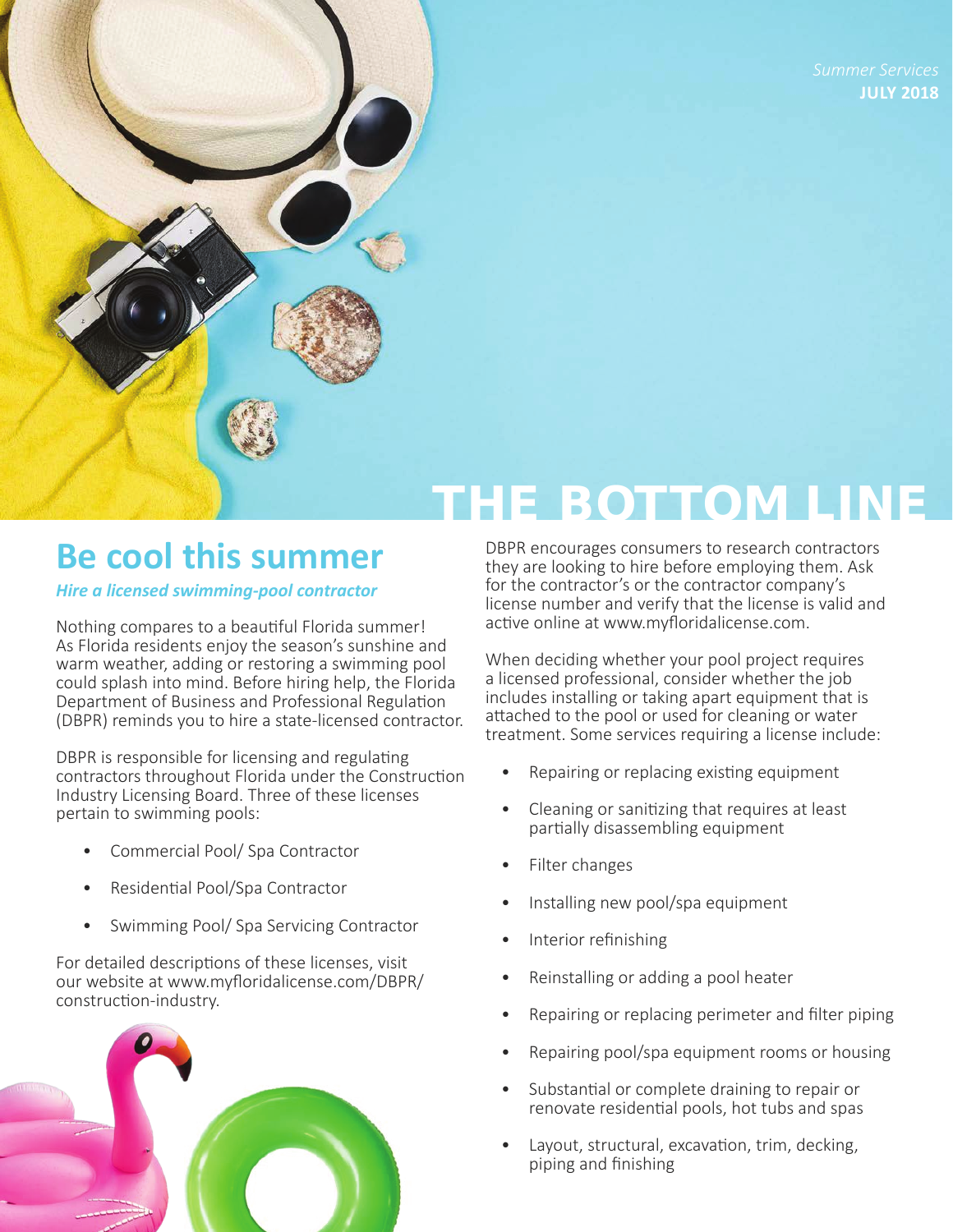# **Prepping Your Roof Prepping Your Roof for Florida's Rainy for Florida's Rainy Season Season**

#### **Inspect the Roof**

Look for loose, broken or missing shingles. Rain can get inside the cracks and cause leaks.

> High winds can dislodge loose shingles.



**Trim Foliage** Overhanging limbs can break during storms.

Look for dead branches that hang over your yard or home.





**Clean Gutters** Leaves, branches and debris can clog your gutters. Rainwater could back up and lead to roof leaks.

Gutters with too much weight may collapse and cause roof damage.



# **Make Repairs**

Letting roof problems go unchecked will just make them worse.

Save yourself money by making repairs now with a state-licensed roofing contractor.

### **Schedule a Professional Inspection**

Hire a state-licensed roofing contractor to assess the health of your roof. Verify licenses online at **www.myfloridalicense.com**

# **Verify air-conditioning contractors through DBPR**

The hottest part of the year is here, and it's a good time to make sure your air-conditioning unit is ready for heavy use. DBPR licenses and regulates airconditioning contractors in Florida. A professional license is required to install a central air-conditioning unit or to clean air ducts requiring system disassembly.



Before hiring an air-conditioning contractor this summer, be sure to research candidates and verify their licenses. Verifying a license is easy – just have the license number, visit DBPR's website and click on "Verify a License." The search results will include only licensed companies or contractors. From there, make sure the license is current and active.

Consumers can also verify a license by calling the DBPR Customer Contact Center at 850.487.1395 or downloading the free DBPR Mobile app from iTunes or Google Play.

Unfortunately, unlicensed activity does occur. If you come across an unlicensed pool or air-conditioning contractor, DBPR encourages you file a report through the Florida Caller Hotline at 866.532.1440 or on DBPR's website.